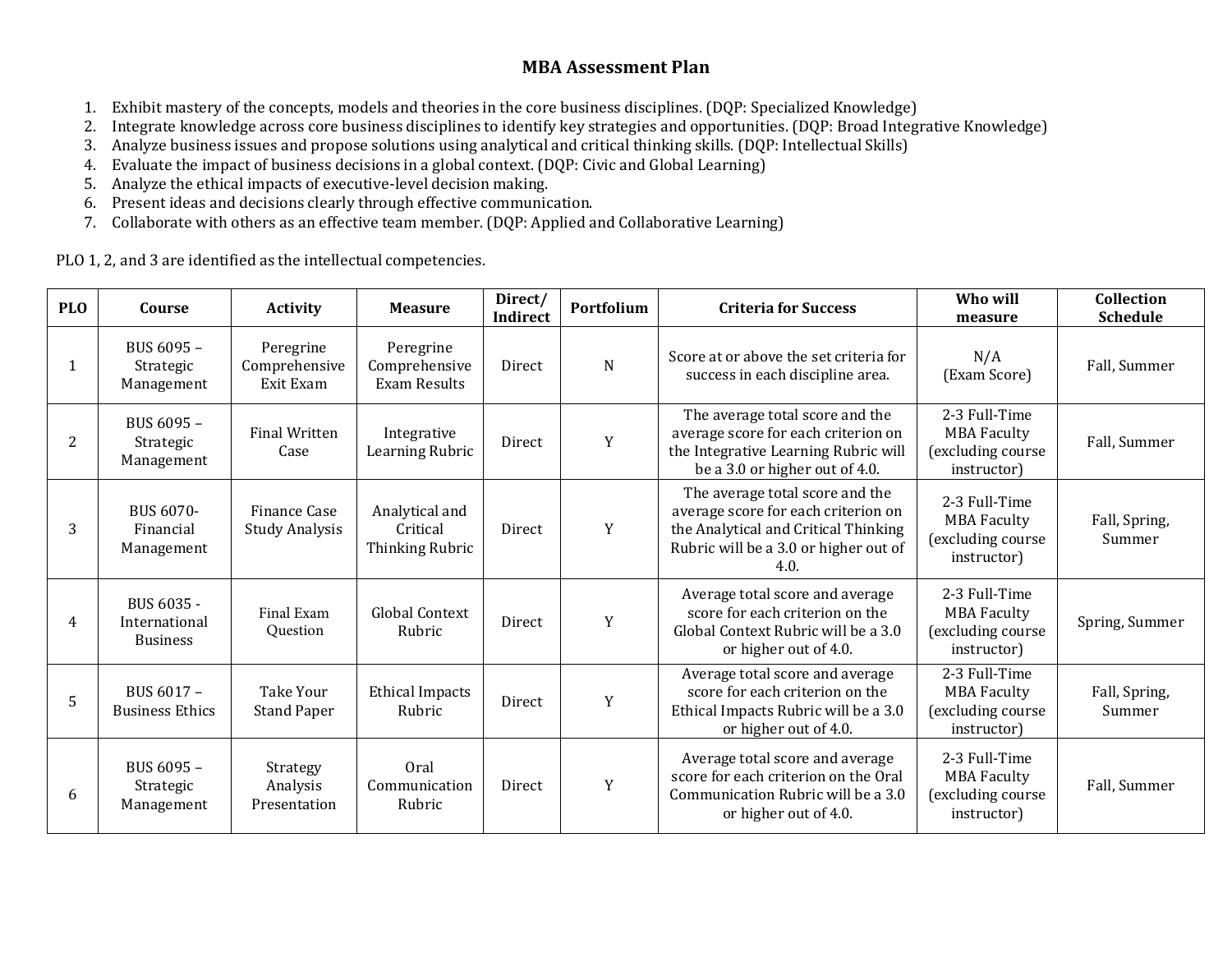| BUS 6095 -<br>Strategic<br>Management                     | Final Written<br>Case | Written<br>Communication<br>Rubric                      | Direct   | Y | The average total score and the<br>average score for each criterion on<br>the Written Communication Rubric<br>will be a 3.0 or higher out of 4.0. | 2-3 Full-Time<br><b>MBA Faculty</b><br>(excluding course<br>instructor) | Fall, Summer            |
|-----------------------------------------------------------|-----------------------|---------------------------------------------------------|----------|---|---------------------------------------------------------------------------------------------------------------------------------------------------|-------------------------------------------------------------------------|-------------------------|
| BUS 6072 -<br>Developing an<br>Entrepreneurial<br>Mindset | Everest<br>Simulation | Everest<br>Simulation<br>Performance<br>Results         | Direct   | N | Teams will accomplish an average<br>of 65% of team goals.                                                                                         | N/A<br>(Simulation<br>Score)                                            | Fall, Spring,<br>Summer |
|                                                           | Peer Evaluation       | Everest<br>Simulation<br>Team<br>Effectiveness<br>Score | Indirect | N | Teams will average a 4.0 on a 5.0<br>scale on the Everest Module Team<br>Effectiveness rating.                                                    | N/A<br>(Student Peer<br>Evaluation Score)                               | Fall, Spring,<br>Summer |